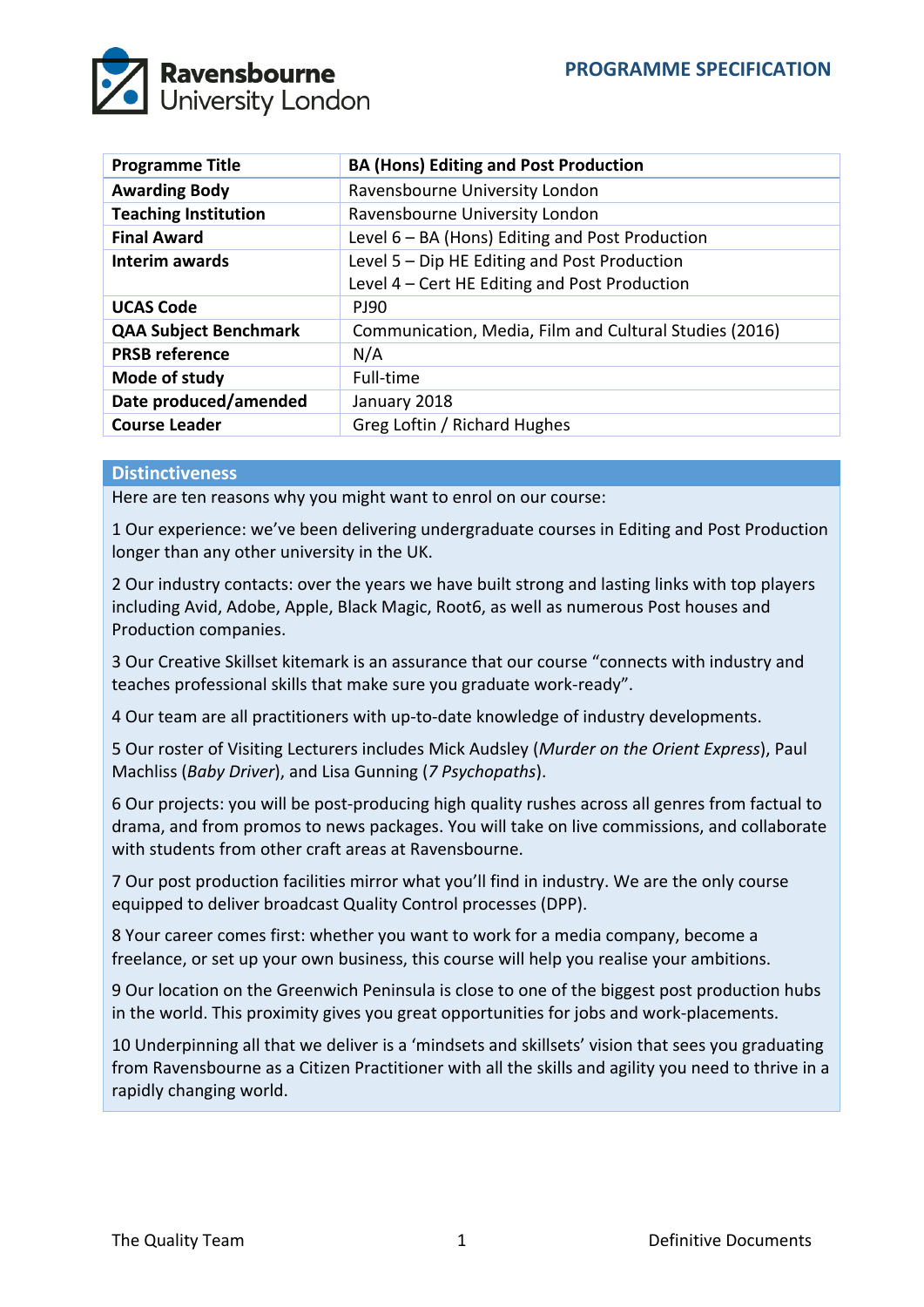# **The Mindsets and Skillsets Manifesto: Five Principles**

Ravensbourne developed its Mindsets and Skillsets Manifesto as part of an institution-wide Portfolio Review. This was the culmination of a significant process that included a broad literature review; various outputs from national and international conferences and institutional visits; a 'Futures in the Making Symposium' attended by academic faculty featuring an industry panel and a second panel of high profile external academics; a '20 / 20 / 20 Visiting Lecture Programme'; and market analysis of existing courses and the university's academic framework. The final Manifesto also drew from the institution's Strategic Plan and the Director's post-2018 vision document.

The Mindsets and Skillsets Manifesto consists of Five Principles that creates the basis of a vision that informs a new academic framework, its new curriculum, and all course level learning outcomes. This Manifesto underpins the validation and revalidation documents presented here, and is briefly articulated in the following way:

1. Cultivate / where the individual thrives

- Holistic Education: beyond the discipline
- Life Skills: resilience, self-efficacy, multiple intelligence

Extending the norms of skills-acquisition and competency-based approaches Cultivate nurtures the creative individual beyond the academy, embracing the holistic notion of educating the whole person.

Critical life-skills are investigated and multiple intelligences explored through a model that supports professional and personal development to create and support resilient and inclusive individuals prepared for work in the ever-changing creative industries and for living with wider societal and cultural flux in the 21st century.

### 2. Collaborate / where disciplines evolve

- Blurring Disciplines: petri dish for new thinking and practice
- Shape-Shifters: new practice demands new practitioners

The Collaborate model enables students with discipline-specific knowledge to apply their own creative thinking, design and media practices and methodologies and production techniques to interdisciplinary and transdisciplinary projects.

Interdisciplinary project models integrate subject knowledge and working methods from a range of disciplines to create synthesis of practice, whilst the transdisciplinary model creates new and extended disciplinary modes through the unity of intellectual and practice-based frameworks to reach beyond single disciplinary perspectives.

- 3. Integrate / where education engages industry
- Professional Modes: education mirrors industry
- Depth and Breadth: specialists and generalists

A model that integrates academic delivery with industry practice; enabling subject-specific, interdisciplinary student teams to replicate modes of working found within relevant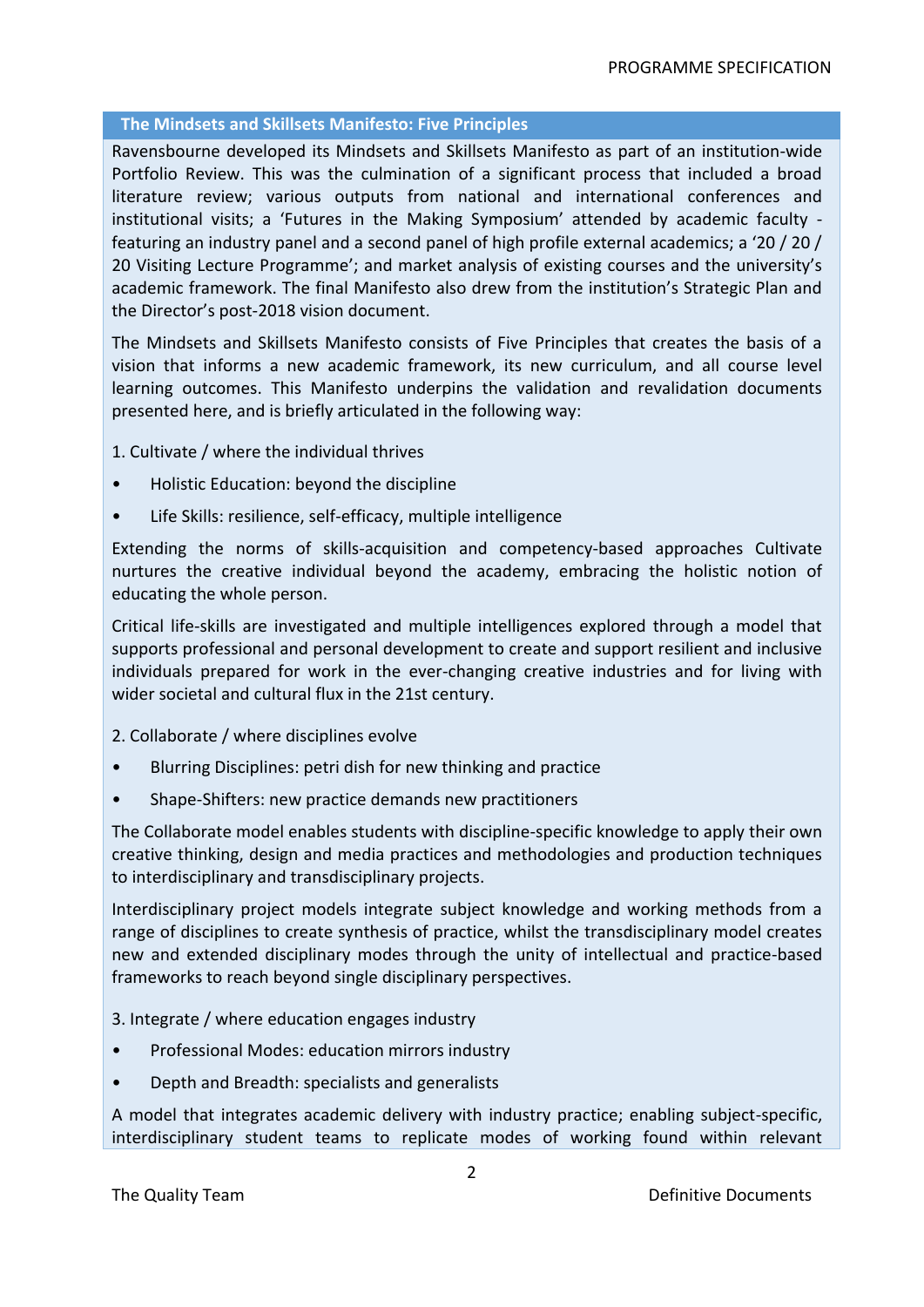professional models; the Production House in Film and TV, the Design Studio in communication and media design, the Fashion House in fashion and textiles, the Advertising Agency in advertising and promotion and the Architecture Practice in architecture and interiors.

Typically the Integrated Team, with each member assigned a specific role, works to a phased delivery that may include the Discover, Define, Develop and Deliver stages of the Design Double Diamond. Integrate challenges traditional constraints in the teaching of the solo practitioner and embraces the notion of disciplinary discovery and practice through team working.

4. Advocate / where purpose meets practice

- Citizen Practitioners: tackling real-world problems
- Self to Selves: from the individual to the collective

Putting purpose first, Advocate recognises the responsibility for creative education to address the unprecedented environmental, social and economic challenges facing humankind; tomorrow's designers and media practitioners are increasingly aware of their responsibilities as global citizens to engage with complex ethical issues related to climate change, social justice, interdependence, wellbeing and biodiversity.

Advocate puts studio projects and commercial and charitable industry commissions at the centre of the educational experience enabling students real-world opportunities to improve the communities in which they live and work and in turn begin to transform the wider world.

5. Originate / where creativity meets technology

- Mind-Sets + Skill-Sets: the dynamism of ideas + technology
- Applied Mastery: leveraging theory, practice and innovation

Sitting at the intersection of creativity and technology, Originate enables the merging of visionary mind-sets and skill-sets to provide provocative and challenging design and media approaches. The amalgamation of theory and practice, Originate embraces both integrated and agile design-thinking and design-doing practice and research methodologies to forge dynamic technologically-savvy and creativity-driven responses and solutions to given and selfdirected industry-leading projects.

### **Programme aims**

• Develop a range of creative, technical, vocational, practical, and critical skills and competencies that will inform your knowledge of the principles, contexts, and creative practices of post production sectors.

• Demonstrate a coherent and detailed knowledge and practical application of editorial storytelling, and the specificities of the related crafts of visual effects, grading, sound design, and shoot-and-edit.

• Demonstrate knowledge and operational expertise in post production technology in a variety of technical environments.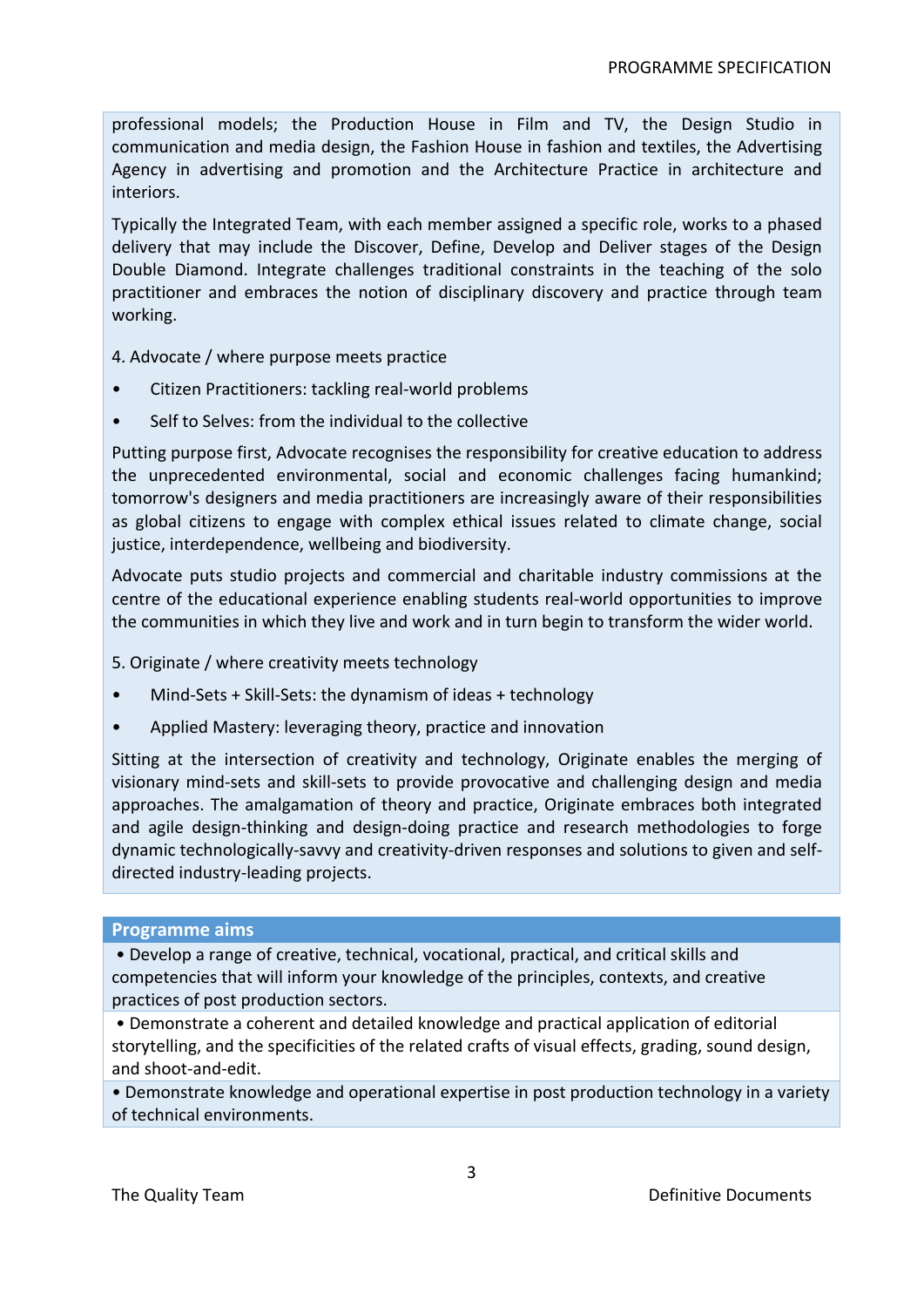• Encourage independent and critical thinking and develop transferable skills and competencies in preparation for work. Develops experience and knowledge of individual, collaborative, and multidisciplinary working. Be adaptive, inventive, and questing in a rapidly changing and connected world.

• Be able to demonstrate professional skills, responsibility and disciplined decision making abilities, communication, research and problem solving skills, and other such transferable, lifelong learning skills necessary for employment.

# **Programme Learning Outcomes**

The course provides opportunities for students to develop and demonstrate knowledge and understanding, qualities, skills and other attributes in the following areas.

### **LO 1 Research/Inspiration**

Select and evaluate information gathering techniques using a wide range of sources, providing visual, contextual and industry case-study research as appropriate.

### **Related Principle: ORIGINATE**

### **LO 2 Concept/Ideation**

Critically appraise and evaluate appropriate research materials to generate workable concepts or strategic project themes that inform and underpin project development.

### **Related Principle: ORIGINATE**

### **LO 3 Development/Prototyping**

Investigate potential pathways that result in appropriate solutions, informed by a systematic understanding of the principles of the creative process.

### **Related Principle: INTEGRATE**

### **LO 4 (Pre) Production**

Demonstrate systematic working knowledge, production skills, selection, application and understanding of a selection of processes, materials and methods that inform creative and academic practice.

### **Related Principle: COLLABORATE**

### **LO 5 Presentation/Storytelling For Influence**

Communicate projects creatively and professionally, whether in visual, oral or written form. Methods of presentation are appropriate to the audience/client and the purpose of the work.

### **Related Principle: ADVOCATE**

### **LO 6 Critical and creative mindsets**

Evaluate a range of critical approaches in order to form an independent position.

### **Related Principle: ORIGINATE**

### **LO 7 Employability**

Effectively employ professional transferrable and employability skills, including the ability to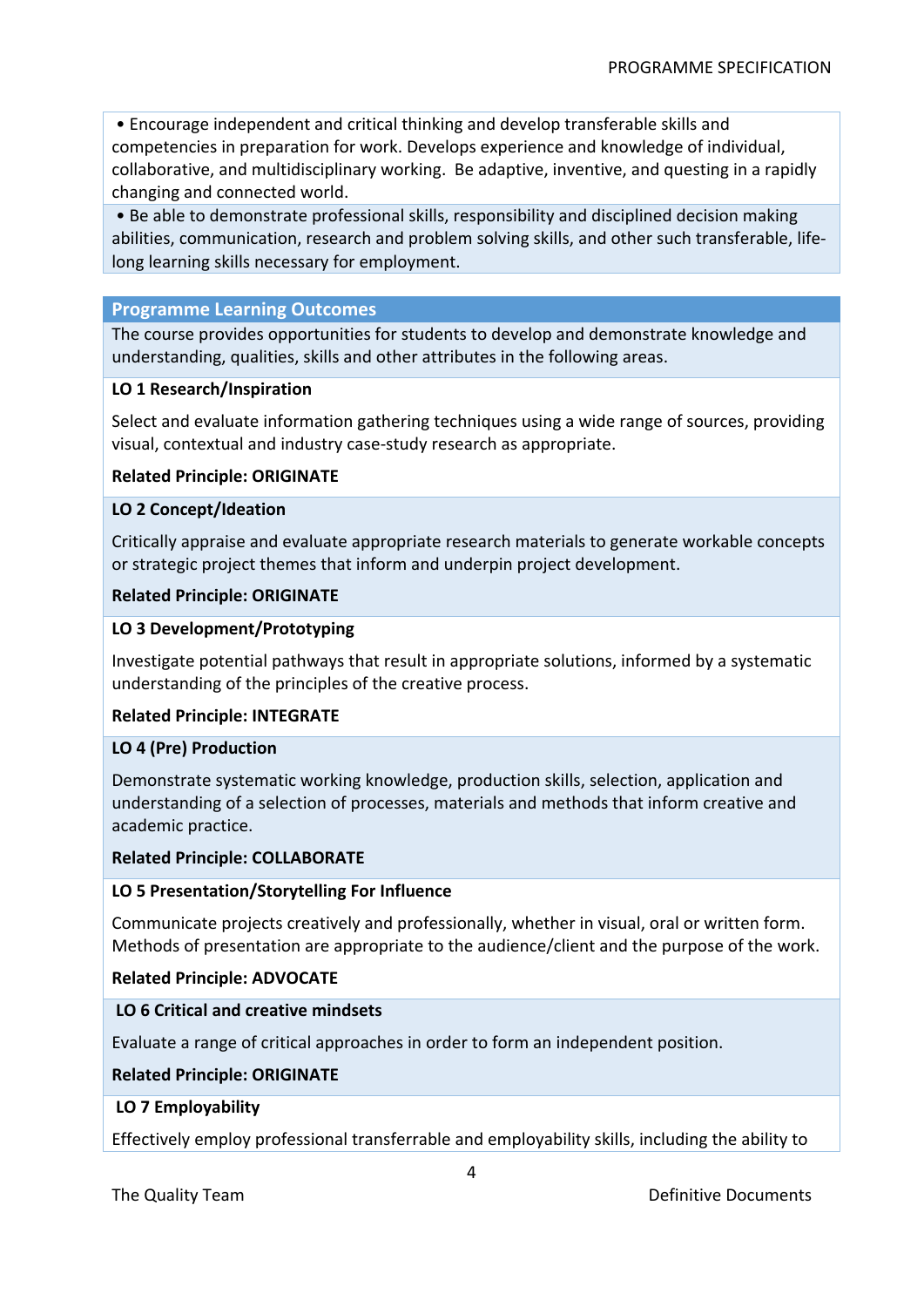manage time and work to clear briefs and deadlines, respond to set goals, and communicate effectively.

# **Related Principle: CULTIVATE**

# **LO 8 Professional Identity**

Align your professional identity as a practitioner with a viable career context.

### **Related Principle: CULTIVATE**

| <b>Learning and Teaching methods</b>                                                                                                                                                                                                                                                                                                                                                                                                                                                                                                                                                                                                                                                                                                                                | <b>Assessment Strategy</b>                                                                                                                                                                                                                                                                                                                                                                                                                                                                                                                                  |  |  |  |
|---------------------------------------------------------------------------------------------------------------------------------------------------------------------------------------------------------------------------------------------------------------------------------------------------------------------------------------------------------------------------------------------------------------------------------------------------------------------------------------------------------------------------------------------------------------------------------------------------------------------------------------------------------------------------------------------------------------------------------------------------------------------|-------------------------------------------------------------------------------------------------------------------------------------------------------------------------------------------------------------------------------------------------------------------------------------------------------------------------------------------------------------------------------------------------------------------------------------------------------------------------------------------------------------------------------------------------------------|--|--|--|
| Students learn through a variety of methods<br>including project briefings, lectures, (staff and<br>student led) group seminars, technical or<br>practical workshops, demonstrations, online<br>content, and discussion critiques, individual or<br>group tutorials, and self-directed study.<br>The teaching and learning methods employed<br>induct you into the disciplines required of a<br>Citizen Practitioner and promote the<br>development of transferable skills.<br>The study time allocated to each unit contains a<br>balance of formal teaching, tutorials support<br>and independent learning.<br>The course is structured to provide increased<br>opportunities for independent learning as you<br>reach the later stages of the course.<br>Level 4 | Your units will be assessed at two<br>stages: work-in-progress (Formative) and<br>final delivery (Summative).<br>You will provide evidence of the work and<br>learning carried out for each unit. This may<br>include edited videos, essays, background<br>research, development materials and/or<br>evidence of reflection on the process of<br>development.<br>You are also assessed through peer-to-peer,<br>group and self-assessment. An individual or<br>group presentation may also form part of<br>the assessment requirements of some<br>projects. |  |  |  |
| <b>EMPOWER</b> (establish core skills)                                                                                                                                                                                                                                                                                                                                                                                                                                                                                                                                                                                                                                                                                                                              |                                                                                                                                                                                                                                                                                                                                                                                                                                                                                                                                                             |  |  |  |
| You'll learn about the history and diverse<br>landscapes of the post production sector, the<br>platforms, roles, business models and the<br>audiences. You will develop skills in the<br>effective use of post production tools, the<br>'grammar' of editing and post technology. This<br>is buttressed by a critical analysis or your craft<br>within wider social, cultural and aesthetic<br>formations. You will work on a range of genres<br>including documentary, drama and promos.<br>Level 5                                                                                                                                                                                                                                                                |                                                                                                                                                                                                                                                                                                                                                                                                                                                                                                                                                             |  |  |  |
| <b>EXPLORE</b> (acquire specialist skills and a questing                                                                                                                                                                                                                                                                                                                                                                                                                                                                                                                                                                                                                                                                                                            |                                                                                                                                                                                                                                                                                                                                                                                                                                                                                                                                                             |  |  |  |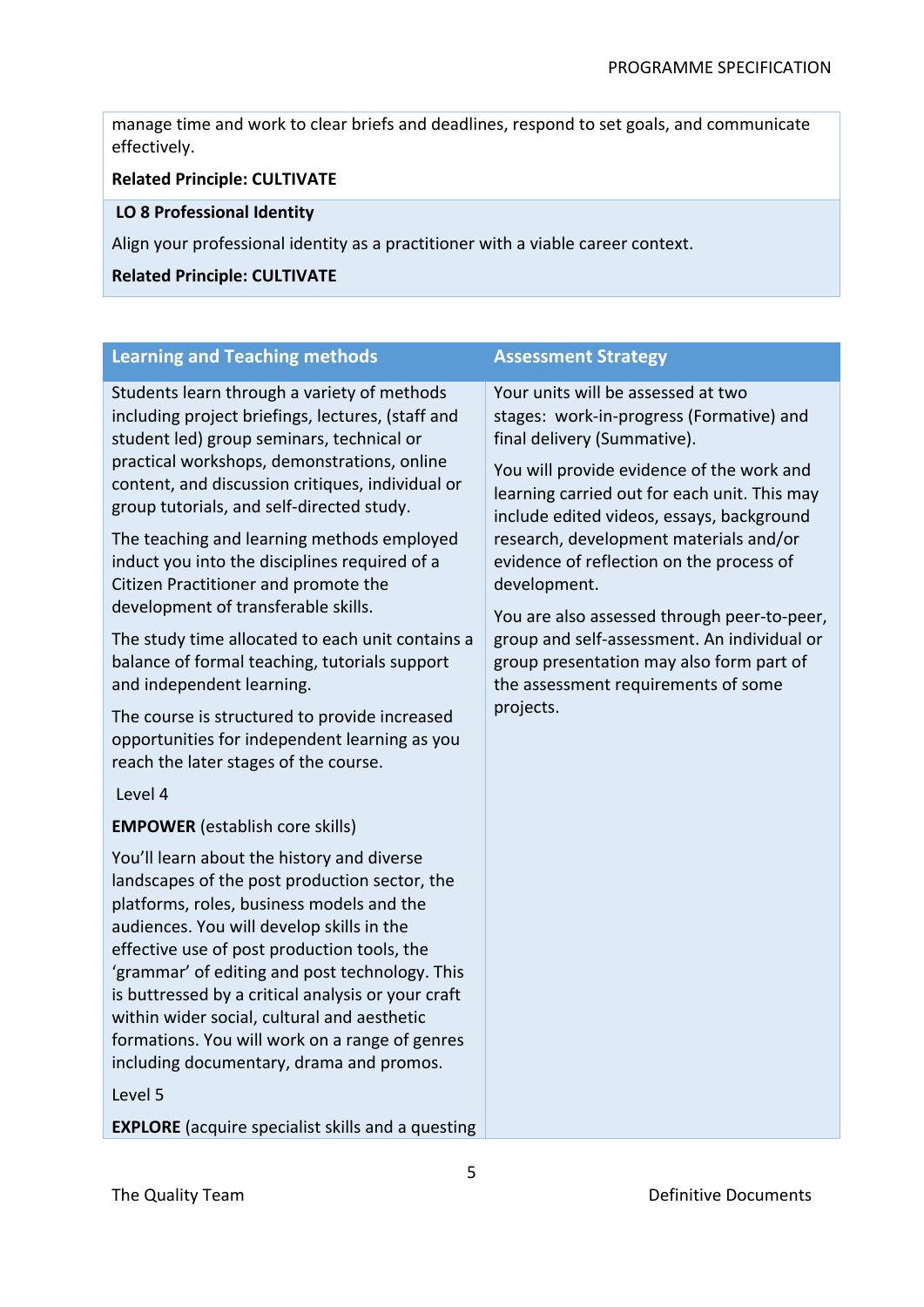#### PROGRAMME SPECIFICATION

### sensibility)

In your first elective unit this year, you will develop advanced skills in another craft area: VFX, Colour Grading, or Shoot-and-edit. The second elective encourages you to work collaboratively with students from other disciplines in the design and delivery of a social product. In the spring term you will explore the Post House sector, develop your professional skills, and find a work placement. The Big Ideas and Philosophies unit will engage you with important issues and debates, and help you locate your profession in the bigger picture.

#### Level 6

**ENGAGE** (professionalise/personalise).

The focus here is on independent learning, professional and reflective practice in readiness for your career in post production.

Portfolio is a self-directed unit which allows you to engage with clients and students from other disciplines to develop a body of post production commissions that demonstrates your advanced craft and technical skills across a range of media products.

Cutting Edge examines new and emerging technologies, platforms, tools and formats. You will conduct primary research and produce a Dissertation that demonstrates your ability to think, process, and deliver a coherent argument.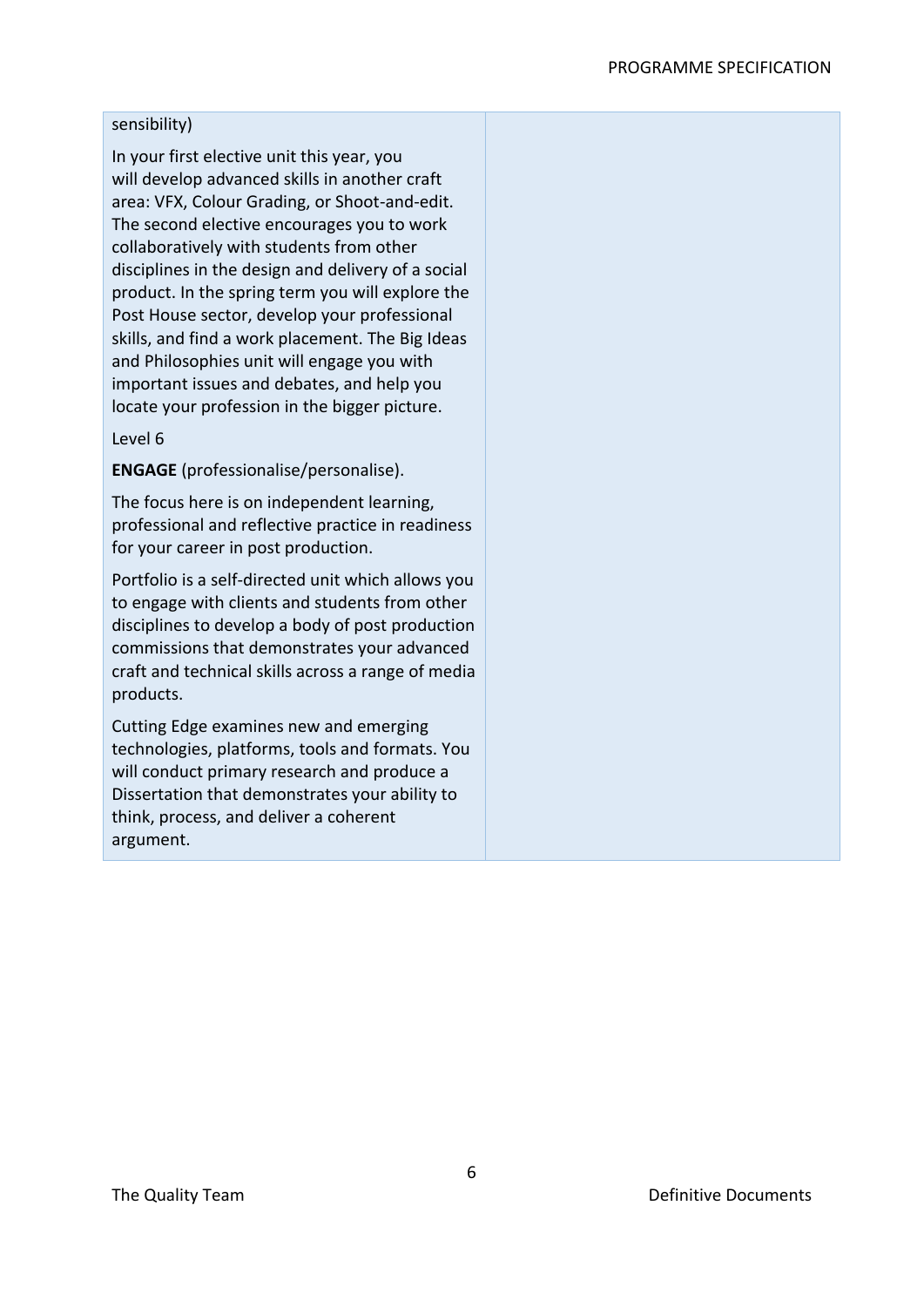| <b>Unit Code</b> | <b>Unit Title</b>                 | <b>Credits</b> |
|------------------|-----------------------------------|----------------|
| Level 4          |                                   |                |
| C18101           | THEMES IN CONTEMPORARY CULTURE    | 15             |
| EPP18102         | <b>FIRST POST</b>                 | 30             |
| EPP18103         | <b>POST INDUSTRY</b>              | 15             |
| EPP18104         | <b>CRAFT EDITING</b>              | 30             |
| EPP18105         | POST TECHNOLOGY                   | 30             |
| Level 5          |                                   |                |
| C18201           | <b>BIG IDEAS AND PHILOSOPHIES</b> | 15             |
| <b>EEPP181</b>   | Cross - Department Electives      | 15             |
| <b>EEPP182</b>   |                                   |                |
| <b>EEPP183</b>   |                                   |                |
| EPP18202         | <b>STORY 1</b>                    | 15             |
| EPP18203         | <b>DIGITAL INTERMEDIATE</b>       | 15             |
| EPP18204         | PREP FOR INDUSTRY                 | 15             |
| CIE18200         | <b>CROSS-INSTITUTION ELECTIVE</b> | 15             |
| EPP18205         | <b>STORY 2</b>                    | 30             |
| Level 6          |                                   |                |
| C18301           | <b>DISSERTATION UNIT</b>          | 30             |
| EPP18301         | <b>PROFESSIONAL SKILLS</b>        | 15             |
| EPP18302         | <b>CUTTING EDGE</b>               | 15             |
| EPP18303         | <b>PORTFOLIO</b>                  | 45             |
| EPP18304         | <b>WORKFLOW</b>                   | 15             |
|                  |                                   | 360            |

# **Entry Requirements**

Students will normally be expected to possess five GCSEs (grade C or above) or equivalent (including English) and also to hold at least one of the following or equivalent UK or international qualification:

- · 2 A Levels (grades A-C) or 4 AS Levels (grades A-C)
- · 2 vocational A Level (grades A-C)
- · Level 3 Foundation Diploma or National Diploma
- · Advanced Diploma (grades A-C)
- · International Baccalaureate (28 points or above)

Where an applicant's first language is not English, proof of competence in English will be required. For undergraduate and postgraduate programmes, this will normally take the form of an approved English language test at B2 level in the Common European Framework of Reference. Any test for proficiency in English must have been achieved within 18 months preceding the date of entry. Individual programmes may have higher language requirements.

Ravensbourne's international department will advise applicants on the language requirements for particular programmes.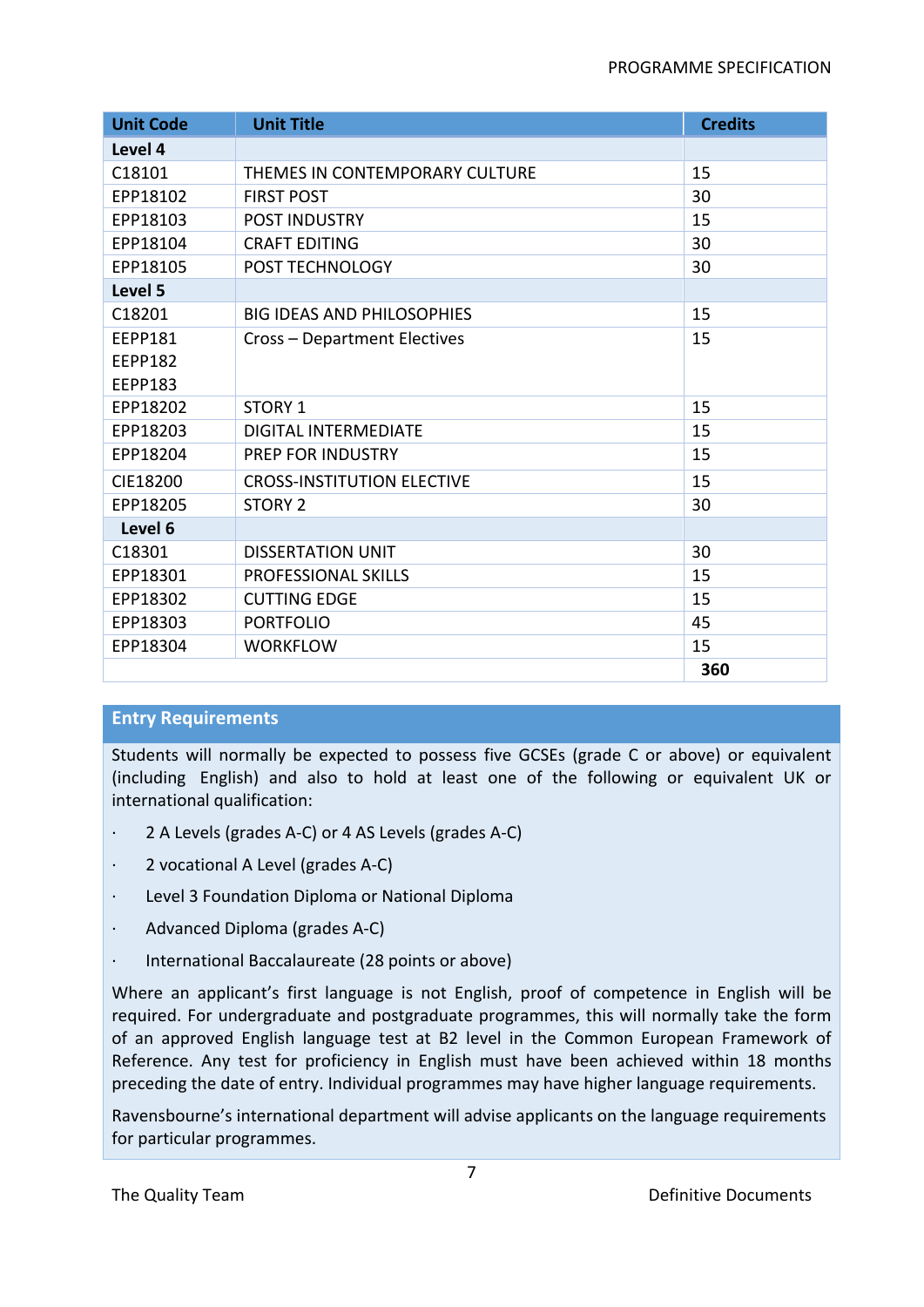# **Selection Criteria**

Ravensbourne will use a number of methods to assess an applicant's suitability for their course of choice. Primarily applicants are selected on the basis of:

- an applicant's prior academic achievement/qualifications and/or previous employment/life experience;
- assessment of the applicant's ability and aptitude to succeed on the course for which s/he has applied.
- Students will be selected according to the generic criteria set out below:

# **Personal attributes**

- shows commitment, enthusiasm and interest in the subject area
- initiative and problem solving
- ability to communicate

### **Creative process**

- can generate ideas and use external sources to develop them
- ability to research an idea and follow it through to a finished product

### **Study skills**

- can understand and organise information clearly
- can investigate and analyse information
- shows reasoning and intellectual curiosity

### **Professional skills**

- has shown they can initiate and deliver projects
- can work in a team and with people with different skills
- has shown confidence with IT

### **Career aspirations**

- understands the relevance of the course to her/his career ambitions
- understands current debates within industry

### **Accreditation of Prior Learning**

Applications are welcome from those who may not possess formal entry qualifications, mature students, those with work experience or with qualifications other than those listed above. Such applicants should demonstrate sufficient aptitude and potential to complete the course successfully. Applicants will be assessed at interview in accordance with Ravensbourne's Accreditation of Prior Learning Policy and Procedure.

| <b>Student Support</b> | http://intranet.rave.ac.uk/display/SS/Student+Support        |
|------------------------|--------------------------------------------------------------|
| Assessment             | http://intranet.rave.ac.uk/display/RA/Assessment+-+UG+and+PG |
| Regulations            |                                                              |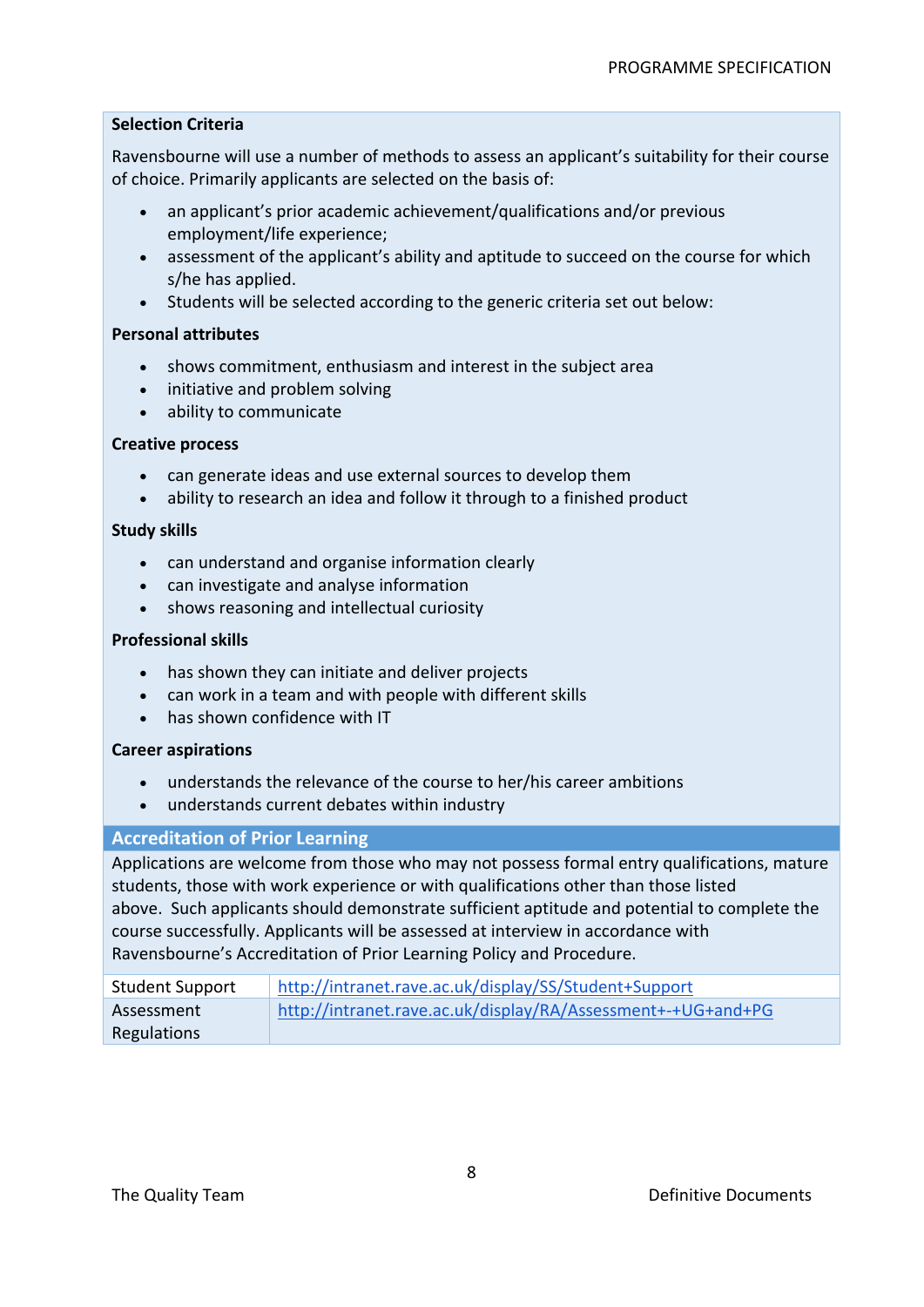|                 | Level 4    |                  |                  |                 | Level 5            |                    |                       |                    |                    | Level 6        |                     |                    |                    |             |
|-----------------|------------|------------------|------------------|-----------------|--------------------|--------------------|-----------------------|--------------------|--------------------|----------------|---------------------|--------------------|--------------------|-------------|
| Course<br>LOs   | First Post | Post Industry    | Craft Edit       | Post Technology | Story 1            | Elective 1         | Elective <sub>2</sub> | Prep for Industry  | 므                  | Story 2        | Professional skills | Portfolio          | Cutting Edge       | Workflow    |
| LO1             |            | $\boldsymbol{X}$ |                  |                 |                    |                    |                       | $\mathsf X$        |                    |                |                     |                    | $\pmb{\mathsf{X}}$ | $\mathsf X$ |
| LO <sub>2</sub> |            |                  | $\boldsymbol{X}$ |                 | $\pmb{\mathsf{X}}$ | $\mathsf X$        |                       |                    | $\pmb{\mathsf{X}}$ | $\pmb{\times}$ |                     | $\pmb{\mathsf{X}}$ |                    |             |
| LO <sub>3</sub> |            |                  |                  | $\mathsf X$     |                    |                    |                       |                    | $\mathsf X$        |                |                     |                    | $\pmb{\mathsf{X}}$ | $\mathsf X$ |
| LO4             | $\chi$     |                  | $\boldsymbol{X}$ | $\mathsf X$     | $\pmb{\times}$     | $\mathsf X$        |                       |                    | $\pmb{\mathsf{X}}$ | $\pmb{\times}$ |                     | $\pmb{\mathsf{X}}$ | $\pmb{\mathsf{X}}$ |             |
| LO5             | $\chi$     |                  |                  |                 | $\pmb{\times}$     |                    |                       |                    |                    | $\mathsf X$    | $\pmb{\mathsf{X}}$  |                    |                    | $\mathsf X$ |
| LO <sub>6</sub> |            |                  | $\chi$           |                 |                    | $\pmb{\mathsf{X}}$ |                       | $\mathsf X$        |                    |                | $\mathsf X$         |                    |                    |             |
| LO7             | $\chi$     | $\chi$           |                  | $\mathsf X$     |                    |                    |                       | $\pmb{\mathsf{X}}$ |                    |                | $\mathsf X$         | $\pmb{\mathsf{X}}$ |                    |             |
| LO8             |            | $\chi$           |                  |                 |                    |                    |                       | $\pmb{\mathsf{X}}$ |                    |                |                     | $\pmb{\mathsf{X}}$ |                    |             |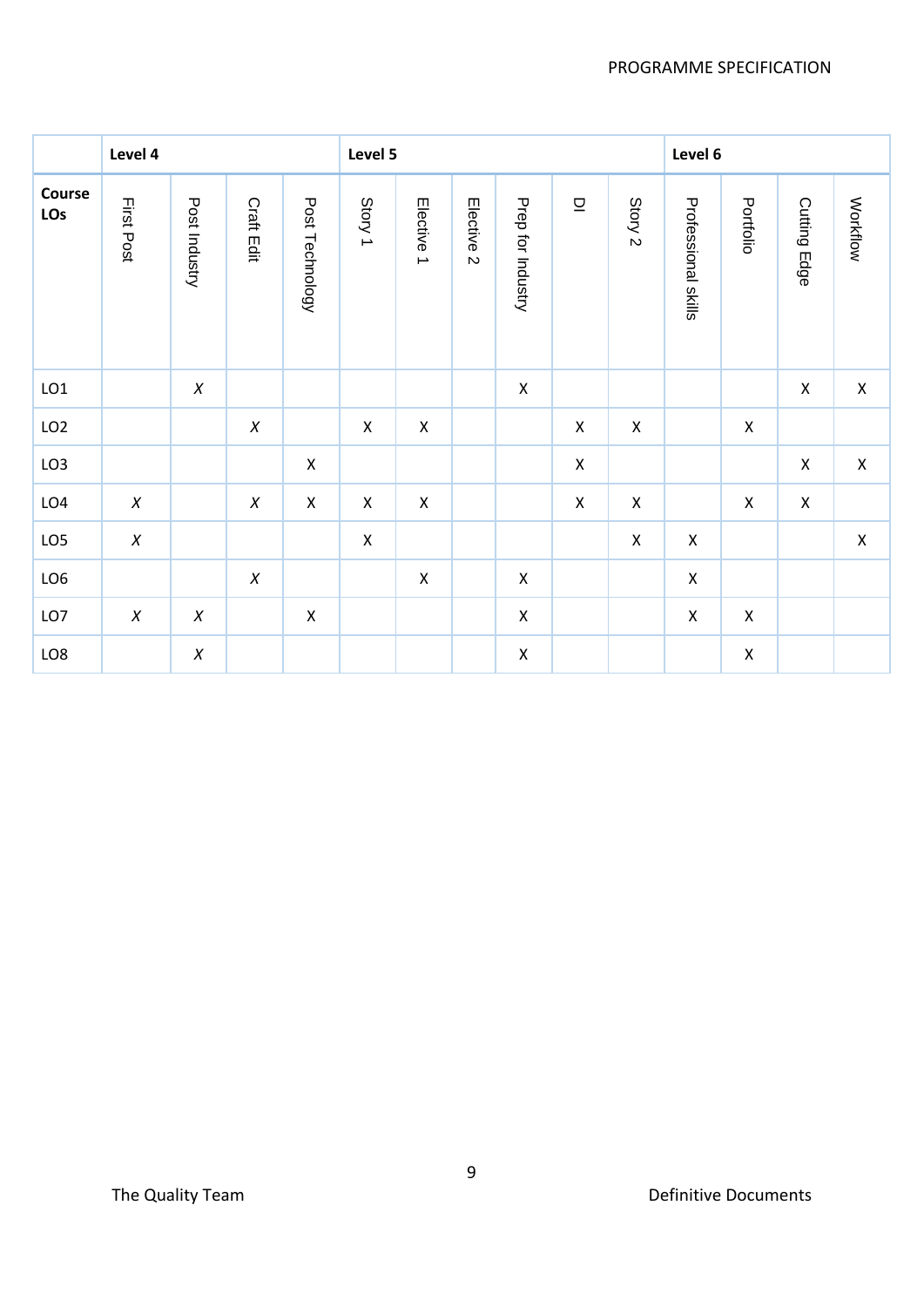### **The Course description**

There are three key events in the life of a film: the script, the shoot, and the edit. Editing is where it all comes together, where meaning is created through cutting sound and picture. This is the moment when the story is finally told.

While editing is at the heart of this course, you'll also specialise in at least one other craft: visual effects, colour grading, or shoot-and-edit

These are crafts of extraordinary power and nuance. Through them you can inform and enlighten, and you can change people's minds. You can arouse great emotion, and you can create immersive fantasy worlds.

You will develop these skills through workshops, through making, and through giving and taking feedback. At the same time, you will acquire skills in post technology and media management which form the backbone of your craft. And throughout your learning journey you will come to see your practice within the context of wider social, cultural and aesthetic formations.

You will engage in debates around the vital issues of our age, and develop advocacy skills that expand the definition of 'professional' towards the idea of 'Citizen Practitioner'.

Your job prospects are excellent. At one time post production was a fairly small industry serving only the film and TV industry. Today the map has been completely redrawn: editing is now practiced virtually everywhere across the commercial, public, and charity sectors. Telling stories in moving pictures and sounds has become our preferred way to talk to our audiences and customers.

As a result, we've seen enormous growth is the post production job market; around 90% of our students find employment within three months of graduating. Typically these will be junior roles in editing, colour grading, compositing, and sound design, as well as a range of hospitality and technical roles such as runner, edit producer, data wrangler and postproduction technician.

Some will blaze a trail in the rich and diverse worlds beyond the media sector, while others will make their mark in the postproduction heartlands: BBC, SKY, ITV, Disney, Vice, Envy, Halo, The Farm, Molinaire, Dneg, Framestore and The Mill. Our graduates have worked on many prestigious films including Amy, Thor, Star Wars, and Fantastic Beasts and Where to Find Them.